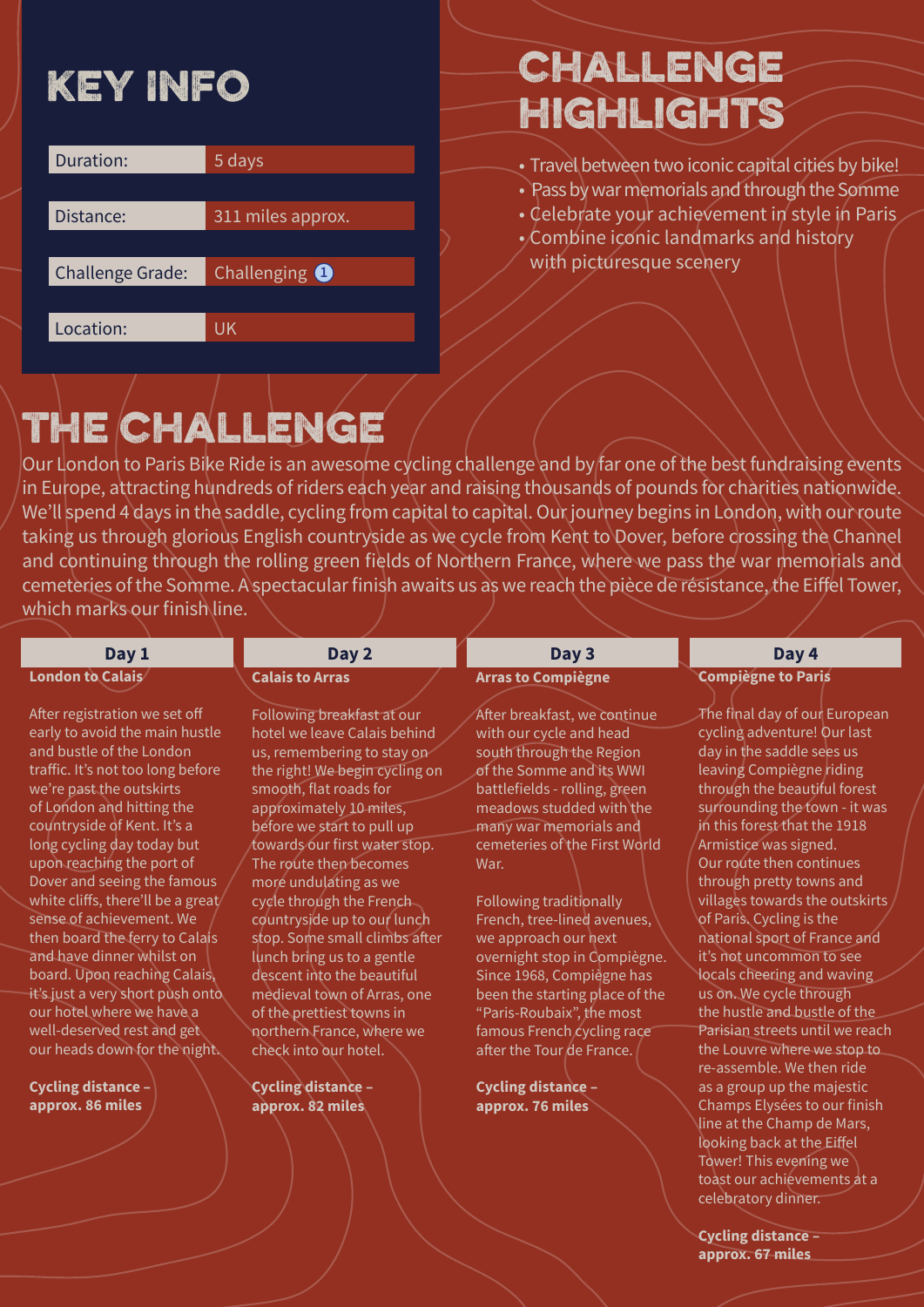

### four days, two capital cities, one awesome adventure!

#### **Day 5**

#### **Paris to UK**

After breakfast at our hotel, we are free to enjoy the sights and sounds of Paris. Take a trip up the Tower, visit the renowned Arc de Triomphe or famous Notre Dame Cathedral, or simply soak up the atmosphere in one of the many cafés – the choices are endless! In the early afternoon, each participant will be responsible for getting themselves to Gare du Nord in order to catch the Eurostar back to England. Bicycles will be transported back to London by our crew in the support vehicles and will be waiting for you on arrival at the starting point, ready for you to continue your homeward journey.

(Please note, this is a complex itinerary and subject to change)